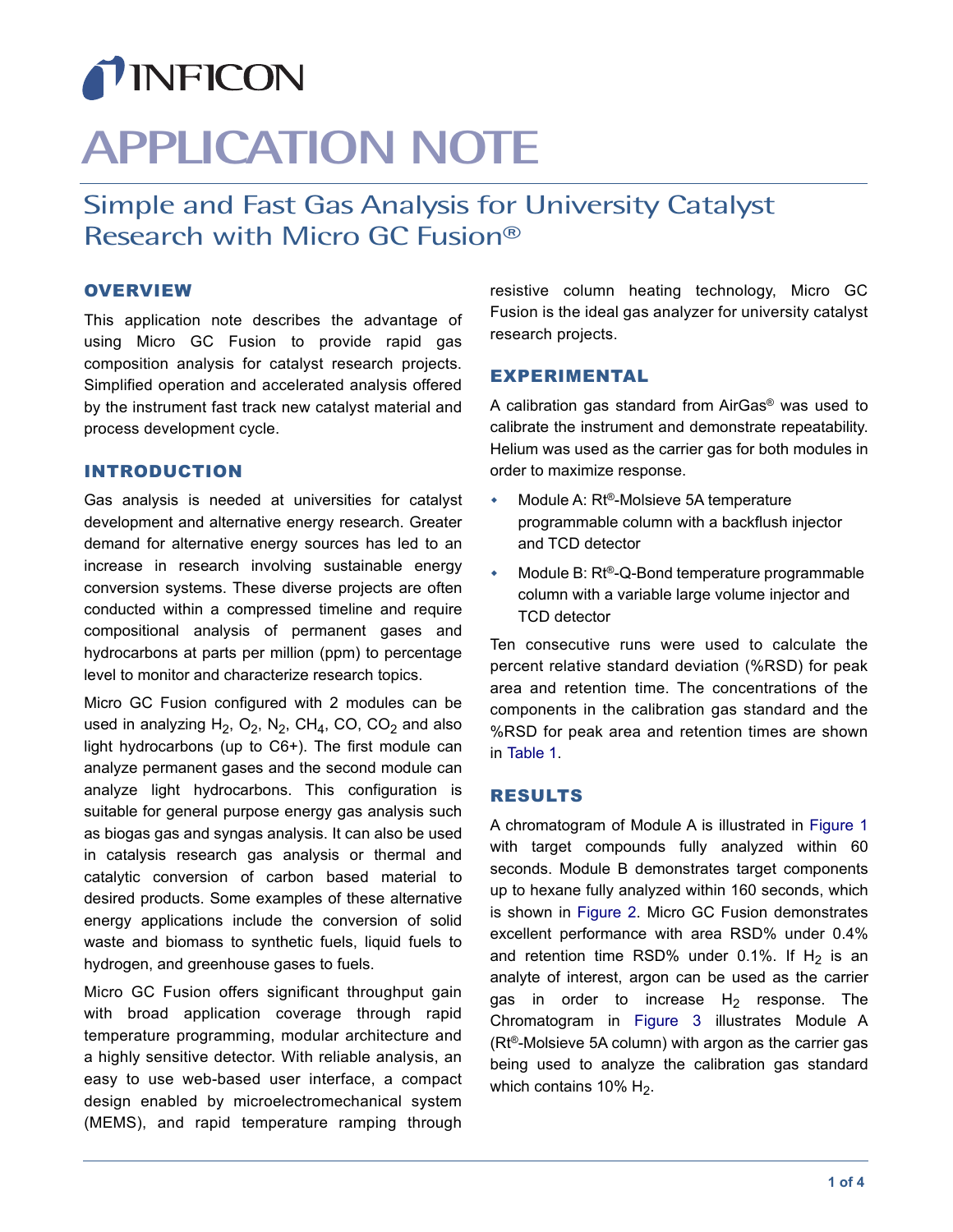

#### **CONCLUSION**

Micro GC Fusion offers exceptional precision and a simple, cost effective means to meet the needs of catalysis gas analysis. The accelerated gas analysis provides the researcher with a larger set of analytical

data points, bringing significantly better visibility into processes under study. The simple, reliable and accelerated analysis ensures that research project objectives and deadlines can be effectively met.

<span id="page-1-0"></span>

| <b>Module</b> | Compound           | Mole $%$ | <b>Retention Time (s)</b> | <b>Retention Time</b><br>%RSD | <b>Area</b><br>%RSD |
|---------------|--------------------|----------|---------------------------|-------------------------------|---------------------|
| A             | O <sub>2</sub>     | 1.00     | 33.26                     | 0.058                         | 0.371               |
| A             | $N_2$              | 81.3     | 36.30                     | 0.055                         | 0.387               |
| Α             | CH <sub>4</sub>    | 5.00     | 46.62                     | 0.047                         | 0.396               |
| Α             | <b>CO</b>          | 1.00     | 53.79                     | 0.048                         | 0.373               |
| B             | CO <sub>2</sub>    | 1.00     | 23.05                     | 0.020                         | 0.196               |
| B             | ethylene/acetylene | 0.25     | 27.64                     | 0.032                         | 0.187               |
| B             | ethane             | 0.10     | 31.12                     | 0.042                         | 0.201               |
| B             | propylene          | 0.05     | 56.47                     | 0.050                         | 0.231               |
| B             | propane            | 0.10     | 59.58                     | 0.048                         | 0.231               |
| B             | butane             | 0.05     | 95.03                     | 0.109                         | 0.239               |
| B             | pentane            | 0.05     | 127.58                    | 0.108                         | 0.355               |
| B             | hexane             | 0.05     | 158.45                    | 0.087                         | 0.299               |

#### **Table 1 Retention time and area repeatability data over 10 runs**

**Figure 1 Chromatogram of sampling the calibration gas standard - Module A**

<span id="page-1-1"></span>

*Column Temperature*: 110°C (hold 30 seconds) 200°C (hold 20 seconds)*; Ramp Rate:* 1.5°C/s; *Column Head Pressure*: 23 psi *Carrier Gas:* Helium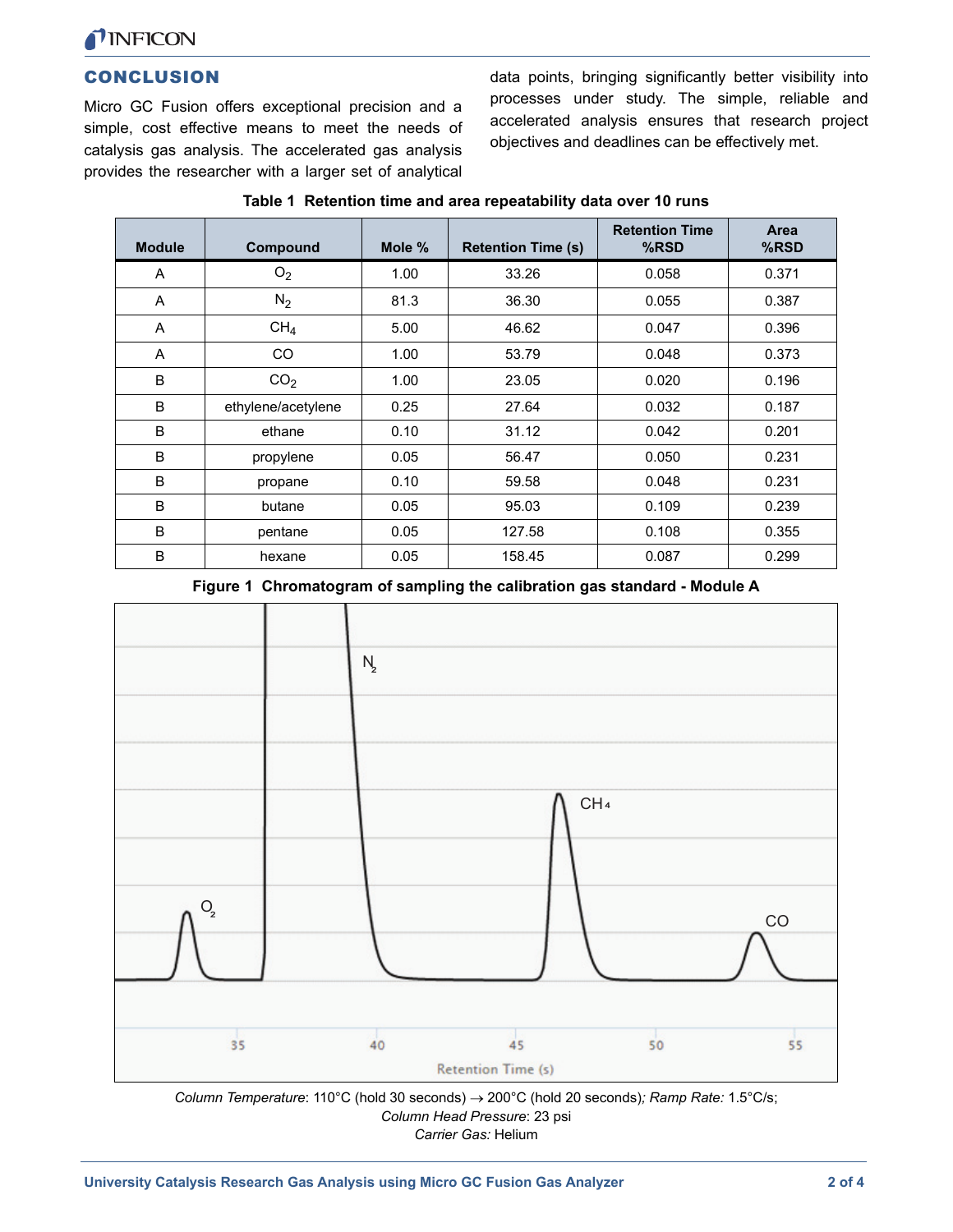

<span id="page-2-0"></span>

|    | Carbon Dioxide     |                      |               |            |        |
|----|--------------------|----------------------|---------------|------------|--------|
|    |                    |                      |               |            |        |
|    |                    |                      |               |            |        |
|    |                    |                      |               |            |        |
|    |                    |                      |               |            |        |
|    |                    |                      |               |            |        |
|    |                    |                      |               |            |        |
|    |                    |                      |               |            |        |
|    |                    |                      |               |            |        |
|    | Ethylene/Acetylene |                      |               |            |        |
|    |                    |                      |               |            |        |
|    | Ethane             | Propylene            | <b>Butane</b> | Pentane    | Hexane |
|    |                    | Propane              |               |            |        |
| 10 | 45                 | $\frac{1}{25}$<br>60 | 90<br>105     | 120<br>135 | 150    |

**Figure 2 Chromatogram of sampling the calibration gas standard - Module B**

*Column Temperature*: 60°C (hold 20 seconds) 200°C (hold 10 seconds)*; Ramp Rate:* 1.0°C/s; *Column Head Pressure*: 17 psi *Carrier Gas:* Helium